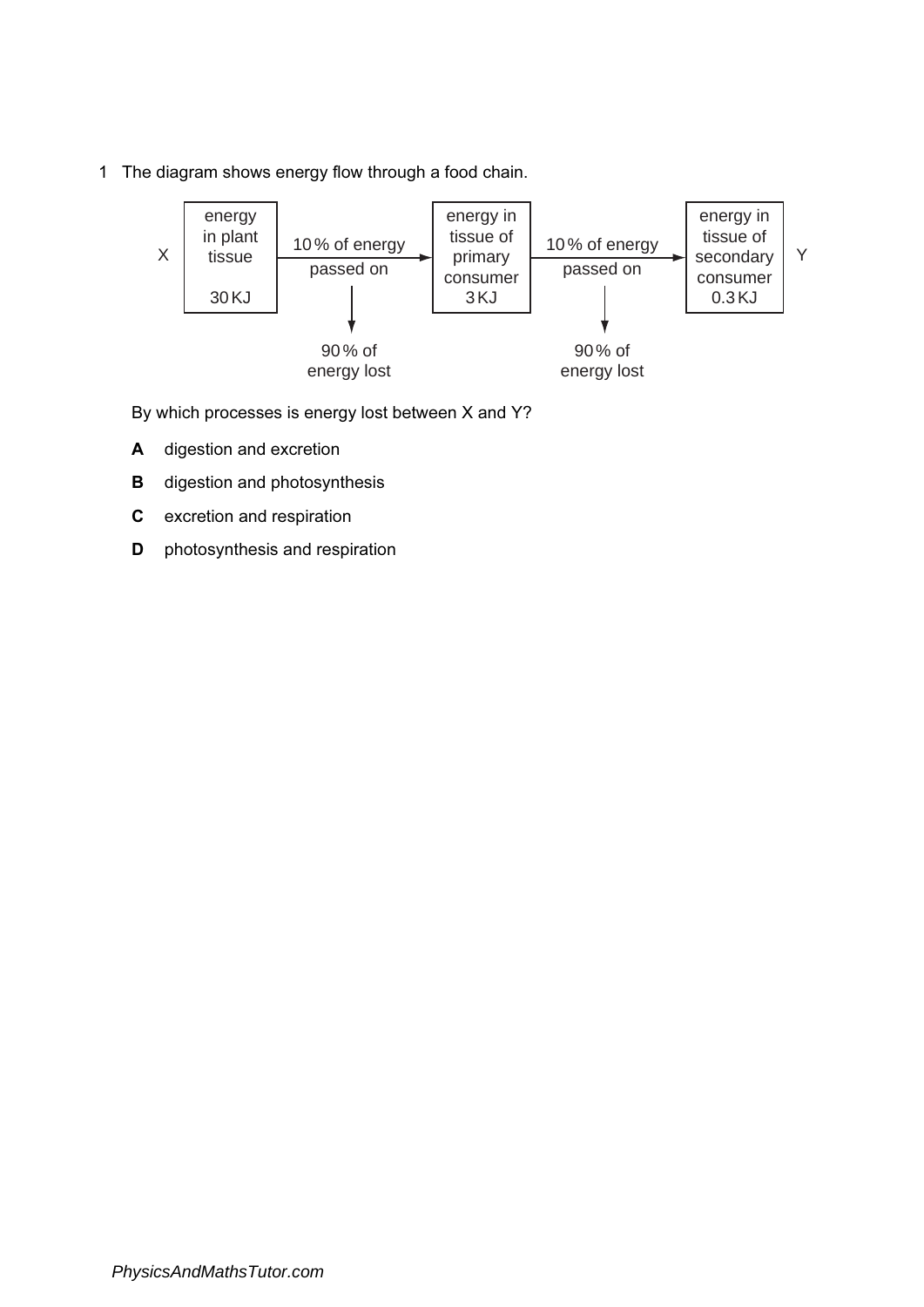2 The diagram shows a simple water cycle.



What is responsible for water loss from the tree?

- A decomposition
- **B** photosynthesis
- C translocation
- **D** transpiration
- 3 Which shows from where most plants and most animals obtain carbon?

|   | most plants obtain<br>carbon from | most animals<br>obtain carbon from |
|---|-----------------------------------|------------------------------------|
| А | the air                           | plants                             |
| в | the soil                          | the air                            |
| C | the air                           | the soil                           |
|   | the soil                          | lants                              |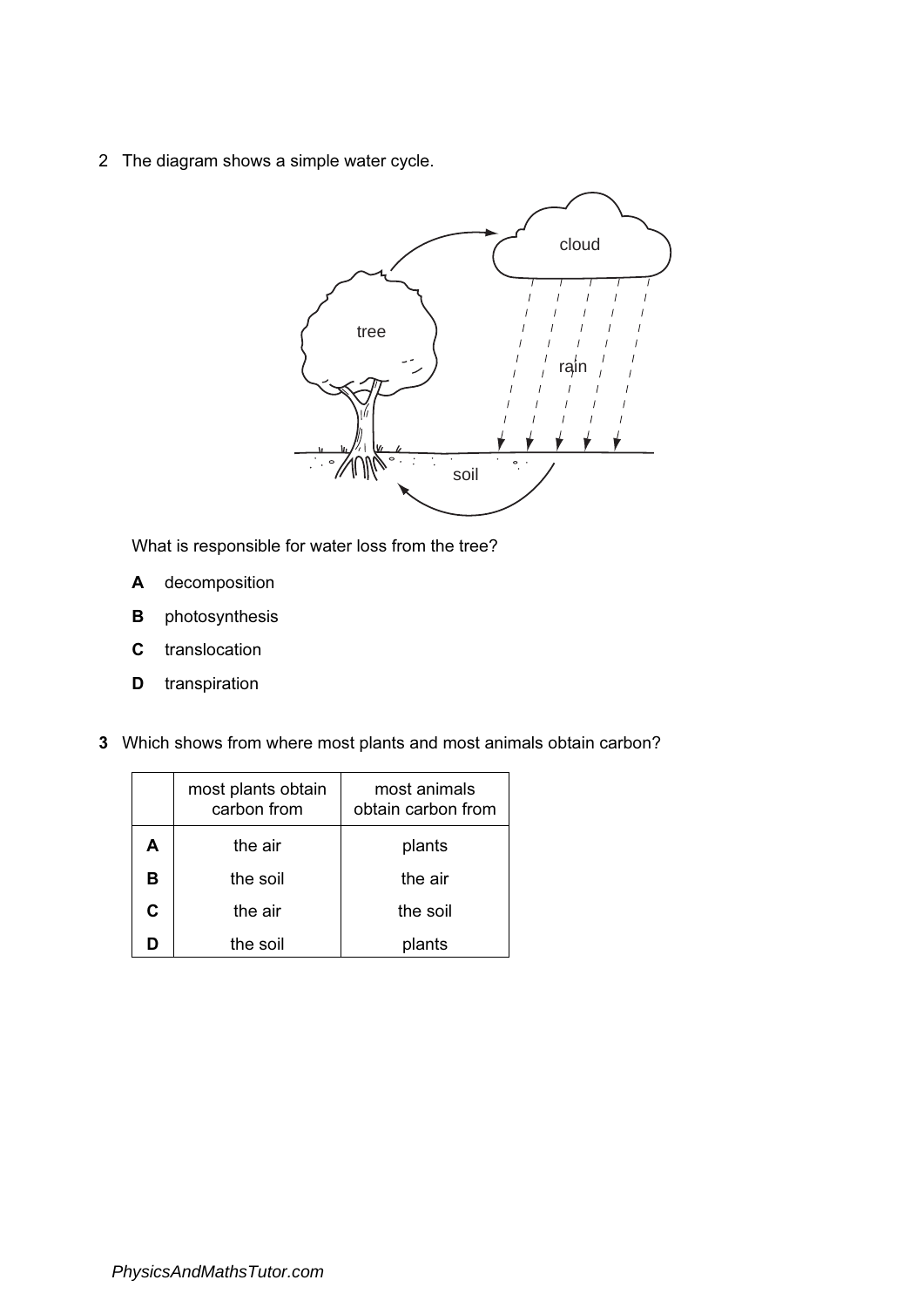| year | estimated population<br>(millions) |
|------|------------------------------------|
| 1790 | 850                                |
| 1890 | 1500                               |
| 1990 | 5000                               |

4 The table shows the changes in the world population over a period of two hundred years.

What has made the largest contribution to this population change?

- A decreased food supply
- **B** decreased use of chemical contraception
- C increased food supply
- D increased use of chemical contraception
- 5 From which food chain is least energy lost?
	- A corn  $\rightarrow$  hens  $\rightarrow$  humans
	- **B** grass  $\rightarrow$  cows  $\rightarrow$  humans
	- **C** potatoes  $\rightarrow$  humans
	- **D** water plants  $\rightarrow$  small fish  $\rightarrow$  large fish  $\rightarrow$  humans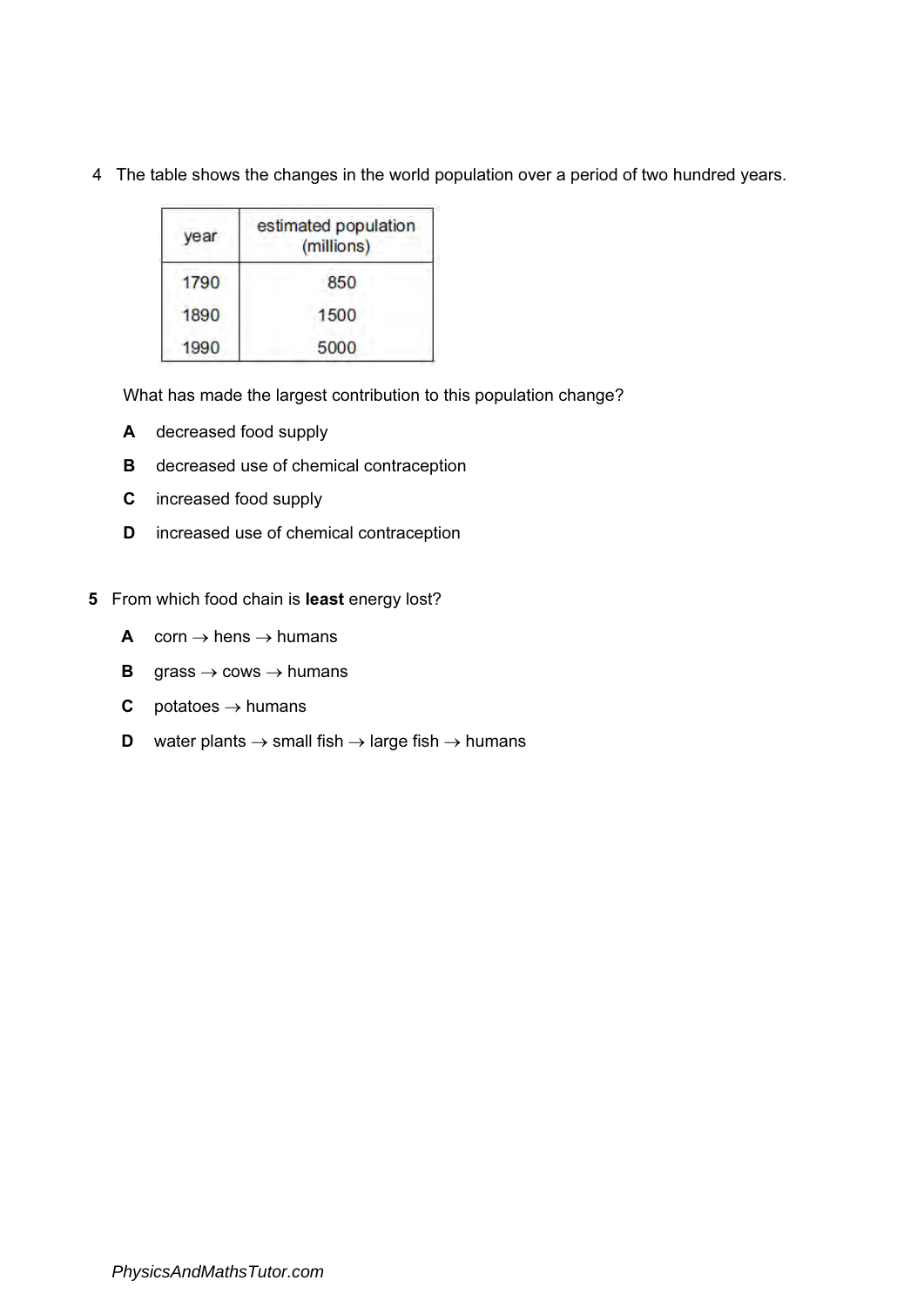- 6 In which process is oxygen a waste product?
	- A active transport
	- **B** aerobic respiration
	- C anaerobic respiration
	- D photosynthesis
- 7 The diagram shows the movement of two gases during the day and during the night.



Which letters represent carbon dioxide?

- A W and Y B W and Z C X and Y D X and Z
- 8 The diagram shows part of a chart explaining the effect of different factors on a human population.



Which factor goes in the empty box?

- A crop failure
- B disease
- C improved health care
- D natural disaster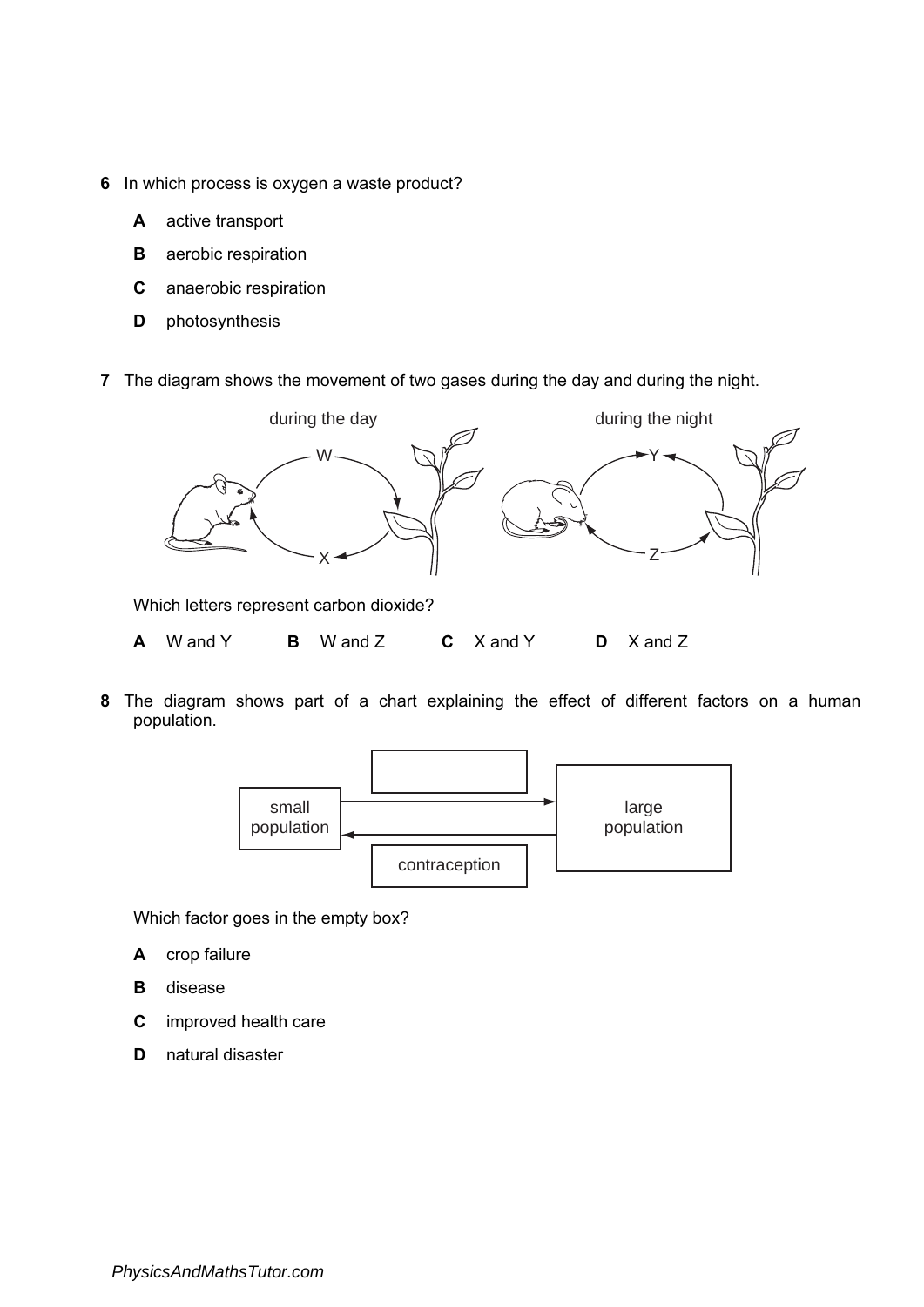9 In an ecosystem, plants absorb sunlight.

Which other organisms in the ecosystem depend on this process for their energy?

|    | animals | deco |                       |
|----|---------|------|-----------------------|
| Α  |         |      | key                   |
| В  |         | X    | $\checkmark$ = depend |
| C. | χ       |      | $x =$ do not depend   |
|    |         |      |                       |

10 The diagram shows a pyramid of biomass for all organisms in an ecosystem.

Which organisms are herbivores?



11 A single tree is food for a large population of caterpillars. Several small birds eat the caterpillars. The small birds are eaten by a bird of prey.

Which is the pyramid of numbers for this food chain?



*PhysicsAndMathsTutor.com*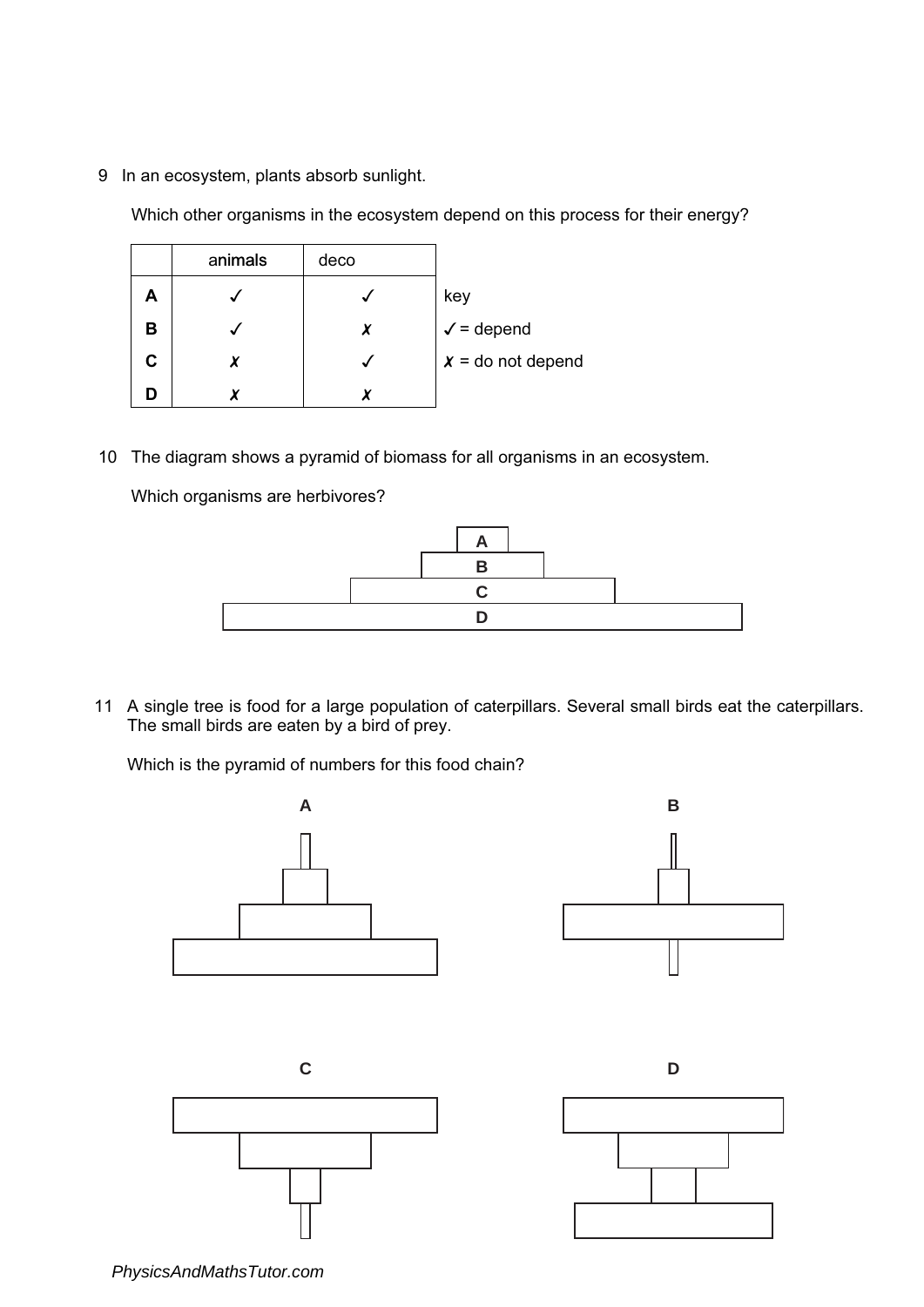12 The diagram shows part of the water cycle.



Which process in living plants is responsible for returning water vapour to the air at P?

- A combustion
- **B** condensation
- C photosynthesis
- **D** respiration
- 13 How will soil erosion and rainfall be affected by deforestation?

|   | soil erosion | rainfall |
|---|--------------|----------|
| А | decrease     | decrease |
| в | decrease     | increase |
| Ċ | increase     | increase |
| n | increase     | decrease |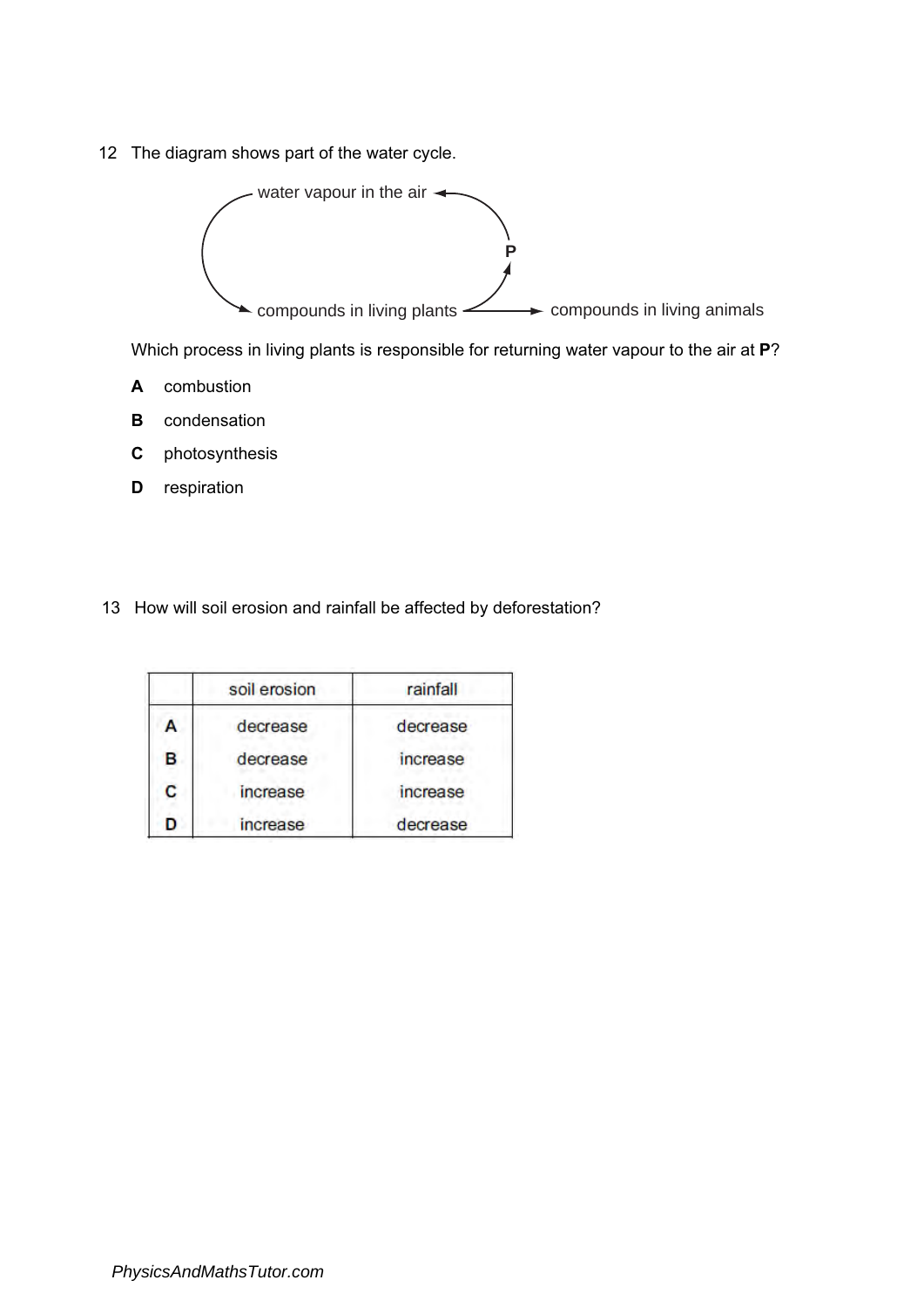

14 Which graph shows the growth of a population where there are no limiting factors?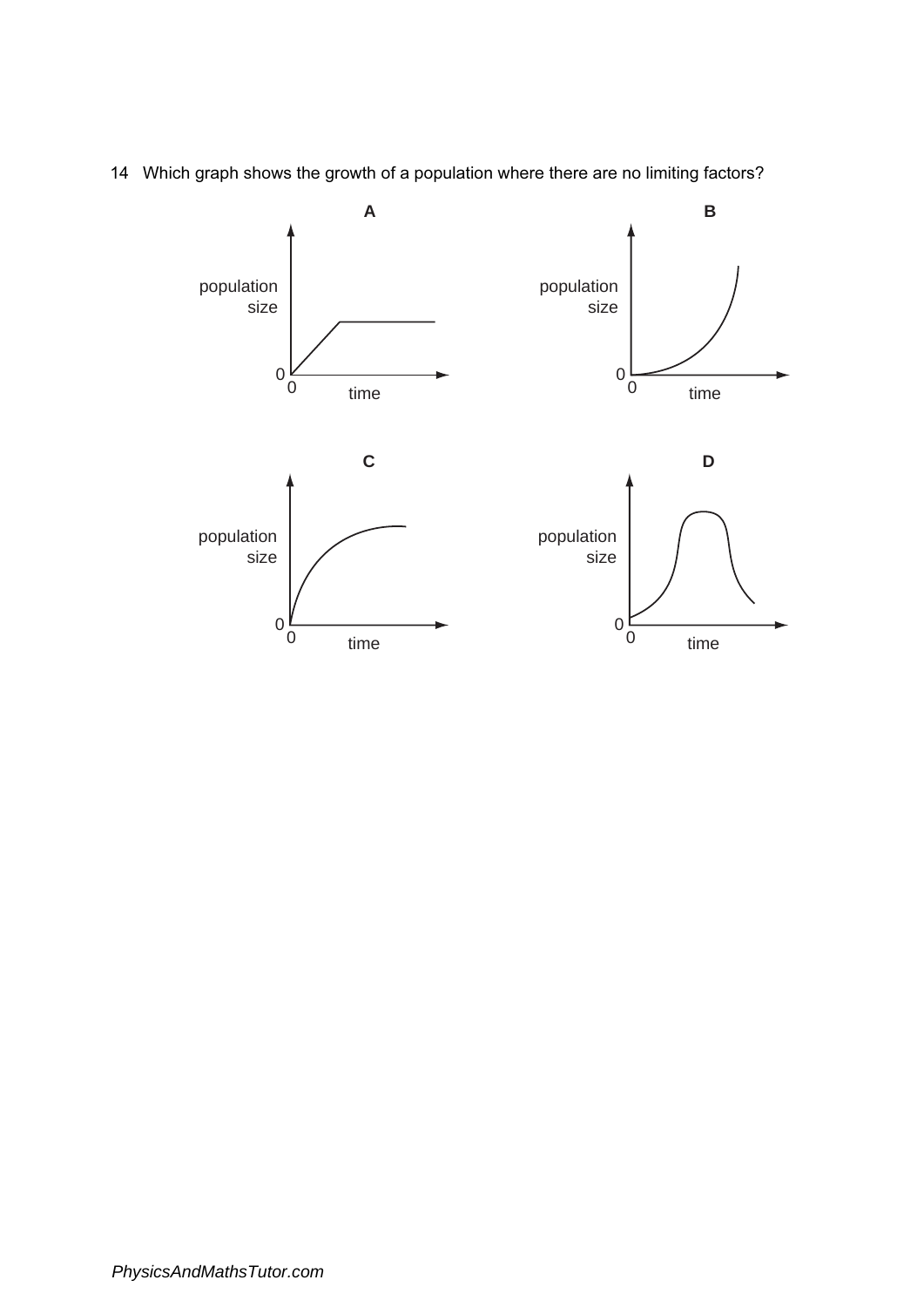- 15 Which term can be described as 'many different species living together, interacting with each other and with their physical environment'?
	- A a food chain
	- **B** a food web
	- C a nutrient cycle
	- D an ecosystem

16 The diagram shows a simplified water cycle.



Which processes do arrows 1, 2 and 3 represent?

|   | respiration | precipitation | transpiration |
|---|-------------|---------------|---------------|
| А |             |               |               |
| в |             |               |               |
| C |             |               |               |
| D |             |               |               |